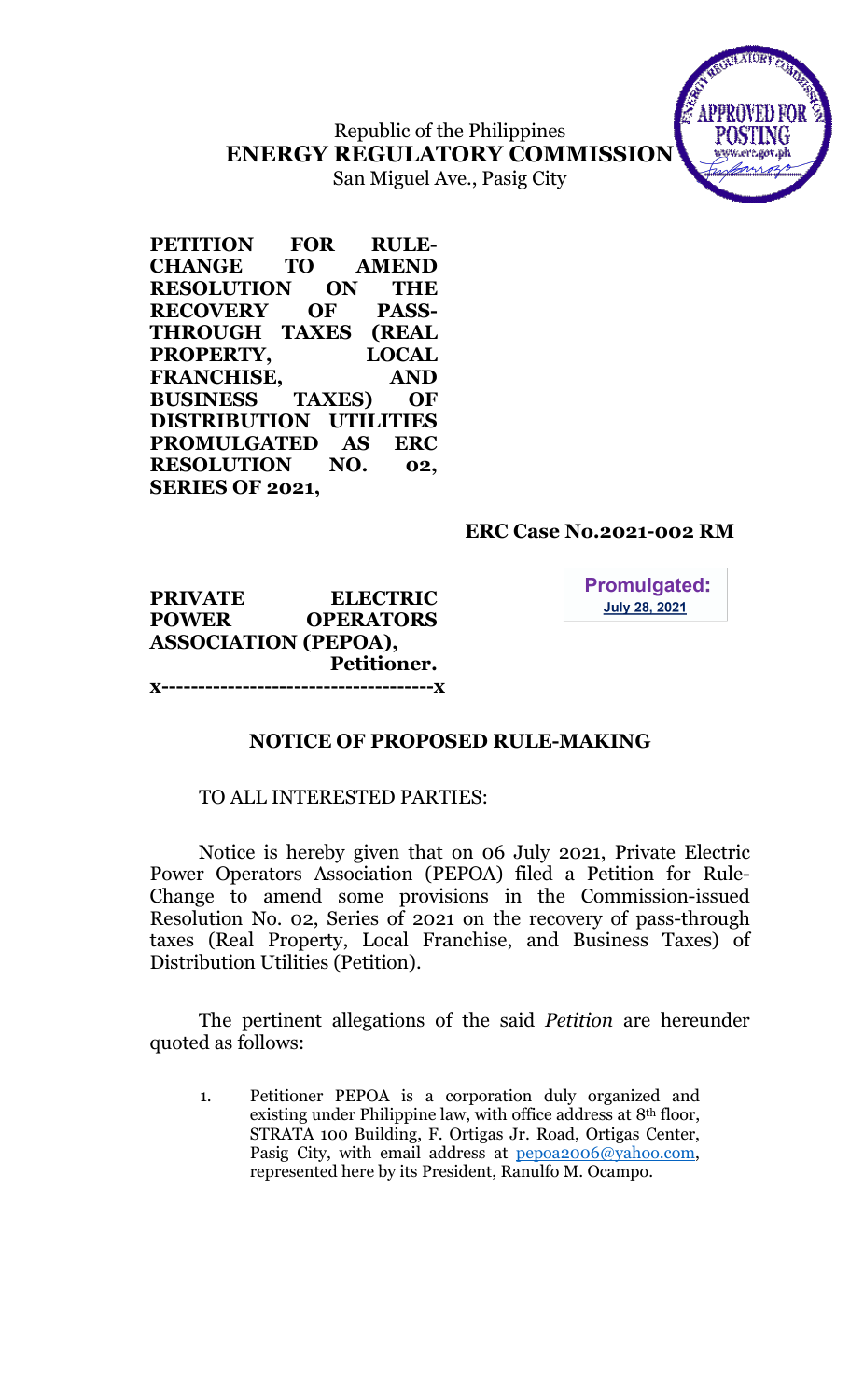## ERC CASE NO. 2021-002 RM NOTICE OF PROPOSED RULE-MAKING/ 13 July 2021 Page 2 of 6

- 2. PEPOA is an association of privately-owned distribution utilities franchised to operate an electric distribution system in various parts of the Philippines. It currently has eighteen (18) member-distribution utilities, consisting of Angeles Electric Corporation (AEC), Cabanatuan Electric Corporation (CELCOR), Clark Electric Distribution Corporation (CEDC), Dagupan Electric Corporation (DECORP), Ibaan Electric Corporation (IEC), La Union Electric Company (LUECO), Olongapo Electricity Distribution Corporation (OEDC), San Fernando Electric Light & Power Company (SFELAPCO), Subic Enerzone Company (SEZC), Tarlac Electric Inc. (TEI), Bohol Light Company Inc. (BLCI), Mactan Electric Company (MECO), MORE Electric & Power Corporation (MORE), Visayan Electric Company (VECO), Cagayan Electric Power & Light Company (CEPALCO), Cotabato Light & Power Company (CLPC), Davao Light & Power Company (DLPC) nad Iligan Light & Power Inc. (ILPI).
- 3. This petition for rule change seeks to amend certain provisions of ERC Resolution No. 02, Series of 2021, on the recovery of pass-through of local taxes consisting of Real Property Tax (RPT), Local Franchise Tax (LFT) and Business Tax (BT) promulgated as ERC Resolution No. 02, Series of 2021. In particular, the petition is praying that
	- a. Local taxes (RPT, LFT, and BT) levied by LGUs on years prior to its issuance (ie. tax arrearages) should be fully recoverable as pass-through costs; and
	- b. RPT assessed by Local Government Units (LGUs) on assets located outside the Distribution Utilities' franchise area but are used to provide public service within the franchise area should also be fully recoverable as pass-through costs.
- 4. On 05 August 2015, the Supreme Court issued a Decision in G.R No. 166102 entitled: "Manila Electric Company (MERALCO) vs. The City Assessor and City Treasure of Lucena City", wherein it ruled that MERALCO's transformers, electric posts, transmission lines, insulators, and electric meters are no longer exempted from real property tax and may qualify as a "machinery" subject to real property under the Local Government Code (LGC).
- 5. Soon thereafter, several Local Government Units (LGUs) began levying RPT for the first-time on members of PEPOA on their transformers, electric posts, transmission lines, insulators, and electric meters. The RPT levied were not only for current year (current RPT) but also for prior years (tax arrearages), some of which went as far back as ten (10) years.
- 6. Since RPT on transformers, electric posts, transmission lines, insulators, and electric meters were not provided for by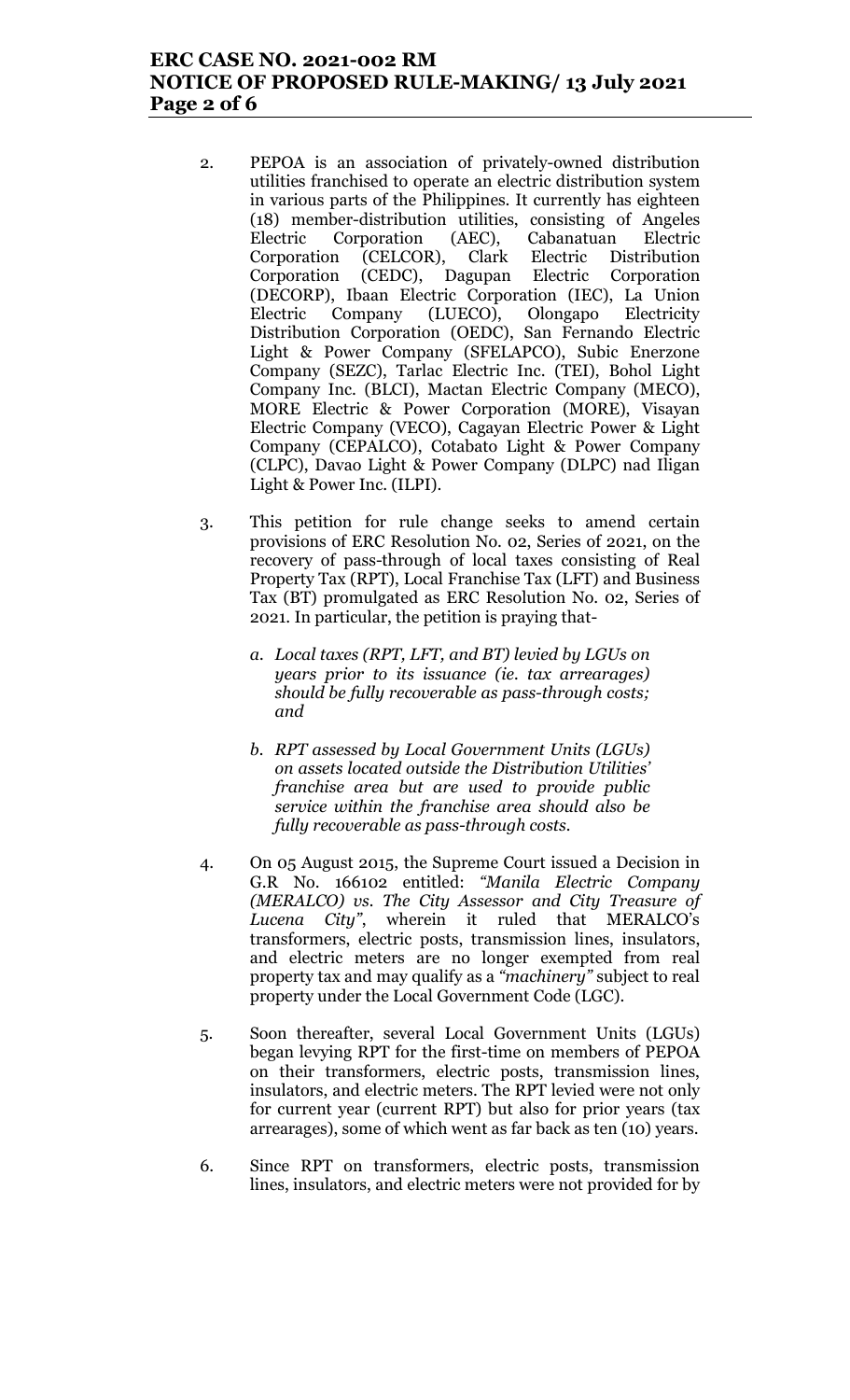the Commission in the determination of the Annual Revenue Requirement (ARR) of the Distribution Utilities, PEPOA, on behalf of its members, filed on 30 January 2017, a Petition for Rulemaking proposing that RPT be allowed to be recovered as a pass-through cost to consumers. This PEPOA petition was docketed as ERC Case No. 2017-002 RM.

- 7. After conducting several public consultations, the Commission, on 17 December 2020, promulgated ERC Resolution No. 02, Series of 2021 entitled: A Resolution on the Recovery of Pass-Through Taxes (Real Property, Local Franchise, and Business Taxes) of the Distribution Utilities.
- 8. While the Commission allowed Distribution Utilities to automatically recover current RPT, LFT and BT as a passthrough cost, payments made on tax arrearages were not allowed to be recovered. No explanation was offered in the resolution why payments made on tax arrearages are not recoverable.
- 9. One of the objectives of ERC Resolution No. 02, Series of 2021 is to allow the full recovery of all just and reasonable components of the taxes levied by Local Government Units (LGUs) against the DU to enable the latter to operate  $viably.1$
- 10. Notably, the Commission previously allowed DU payments of tax arrearages on LFT and BT as a recoverable passthrough cost under Section 6.3 of ERC Resolution No. 16, Series of 2009 entitled: A Resolution Adopting the Rules Governing the Automatic Cost Adjustment and True-Up Mechanisms and Corresponding Confirmation Process for Distribution Utilities.
- 11. Distribution utilities cannot be faulted for not being able to pay these tax arrearages on time as the LGUs levied them for the first time only after the Supreme Court promulgated its ruling in the aforementioned Meralco case.
- 12. PEPOA therefore submits that payments made by Distribution Utilities on local tax arrearages should be treated as just and reasonable costs and should be fully recoverable as pass-through costs.
- 13. ERC Resolution No. 02, Series of 2021 also limited the recovery of RPT paid on assets located within the franchise area. RPT levied on assets located outside the franchise area are therefore not recoverable. No explanation was also offered in the resolution why RPT levied on assets located outside the franchise area are not recoverable.

 $\overline{a}$ 

<sup>1</sup> Section 1.1. b of ERC Res. 02, Series 2021.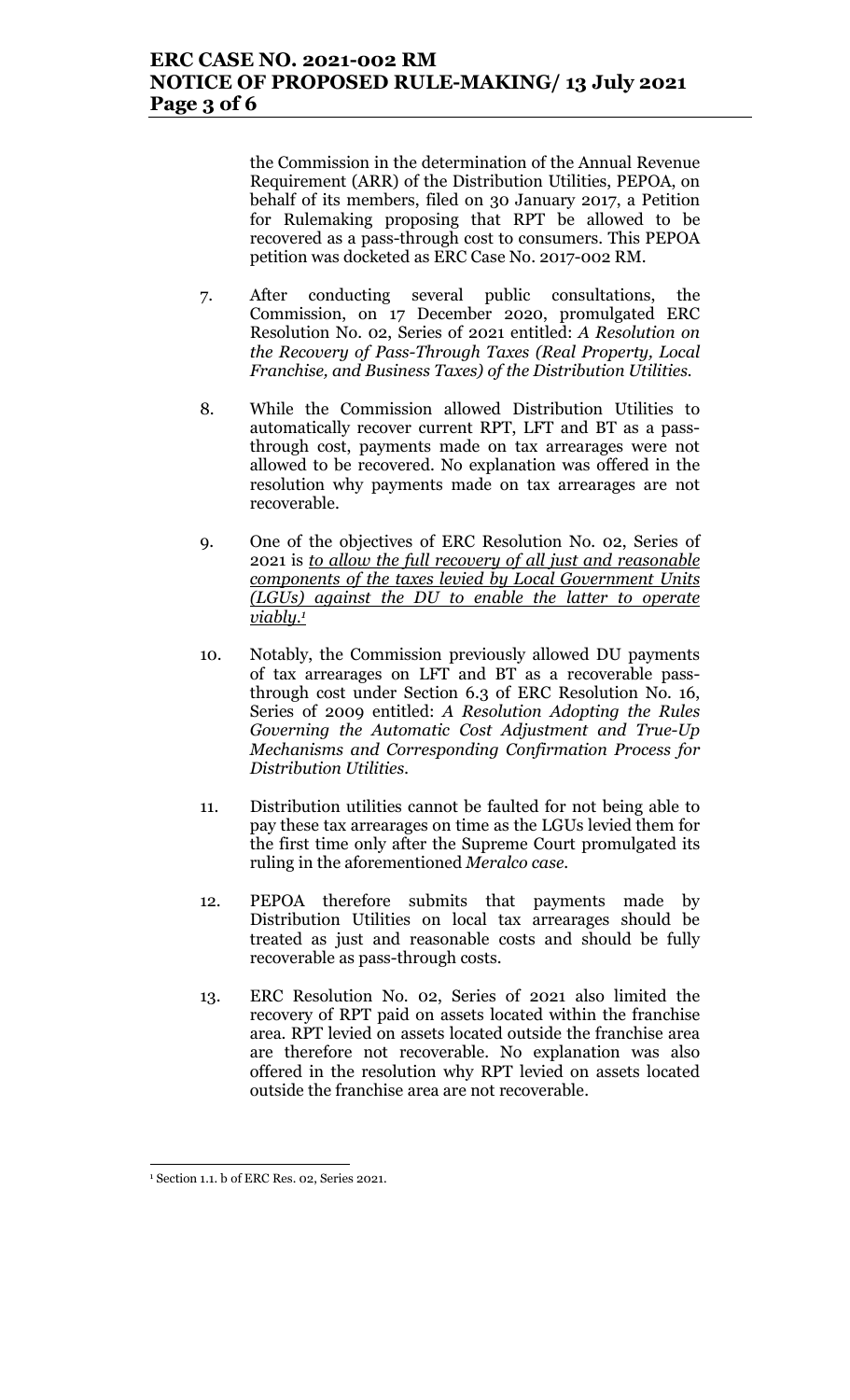- 14. Distribution Utilities also have assets that are located outside their franchise area but are nonetheless used to provide public service within the franchise area. An example of these kind of assets are Sub-Transmission Assets (STAs) and its accessories purchased by qualified Distribution Utilities from the National Transmission Corporation (TransCo) pursuant to Section 8 of the EPIRA (R. A. No 9136).
- 15. Since the qualified Distribution Utilities are now the operator of these STas acquired from TransCo, PEPOA submits that RPT levied on these assets located outside the franchise area but are used to render public service within the franchise area should be treated as just and reasonable costs and should therefore be fully recoverable as passthrough costs.

#### PRAYER

WHEREFORE, Petitioner PEPOA pray that after due public consultations, the Honorable Commission issue a Resolution amending ERC Resolution No. 02, Series of 2021, allowing Distribution Utilities full recovery of local taxes paid as pass-through costs, more particularly described as follows:

- 1. Local tax arrearages (RPT, LFT and BT);
- 2. RPT levied on assets located outside the franchise area but are used to render public service within the franchise area.

The language of the proposed amendments<sup>2</sup> to ERC Resolution No. 02, Series of 2021, are hereto attached as Annex "A" of this Petition.

PEPOA also pray for such relief or remedy as may be just and equitable under the premises.

 Finding the said Petition to be sufficient in form and substance with the required fees having been paid, the same is hereby set for public consultation on the following dates and online platform for the conduct thereof, pursuant to Resolution No. 09, Series 0f 2020<sup>3</sup> dated 24 September 2020 and Resolution No. 01, Series of 2021, dated 17 December 2020 (ERC Revised Rules of Practice and Procedure):<sup>4</sup>

<sup>2</sup> Language of proposed amendments to ERC Res. 02, Series of 2021 are highlighted in red font.

<sup>3</sup> Entitled: A Resolution Adopting the Guidelines Governing Electronic Applications, Filings and Virtual Hearings Before the Energy Regulatory Commission.

<sup>4</sup> Entitled: A Resolution Adopting the Revised Rules of Practice and Procedure of the Energy Regulatory Commission.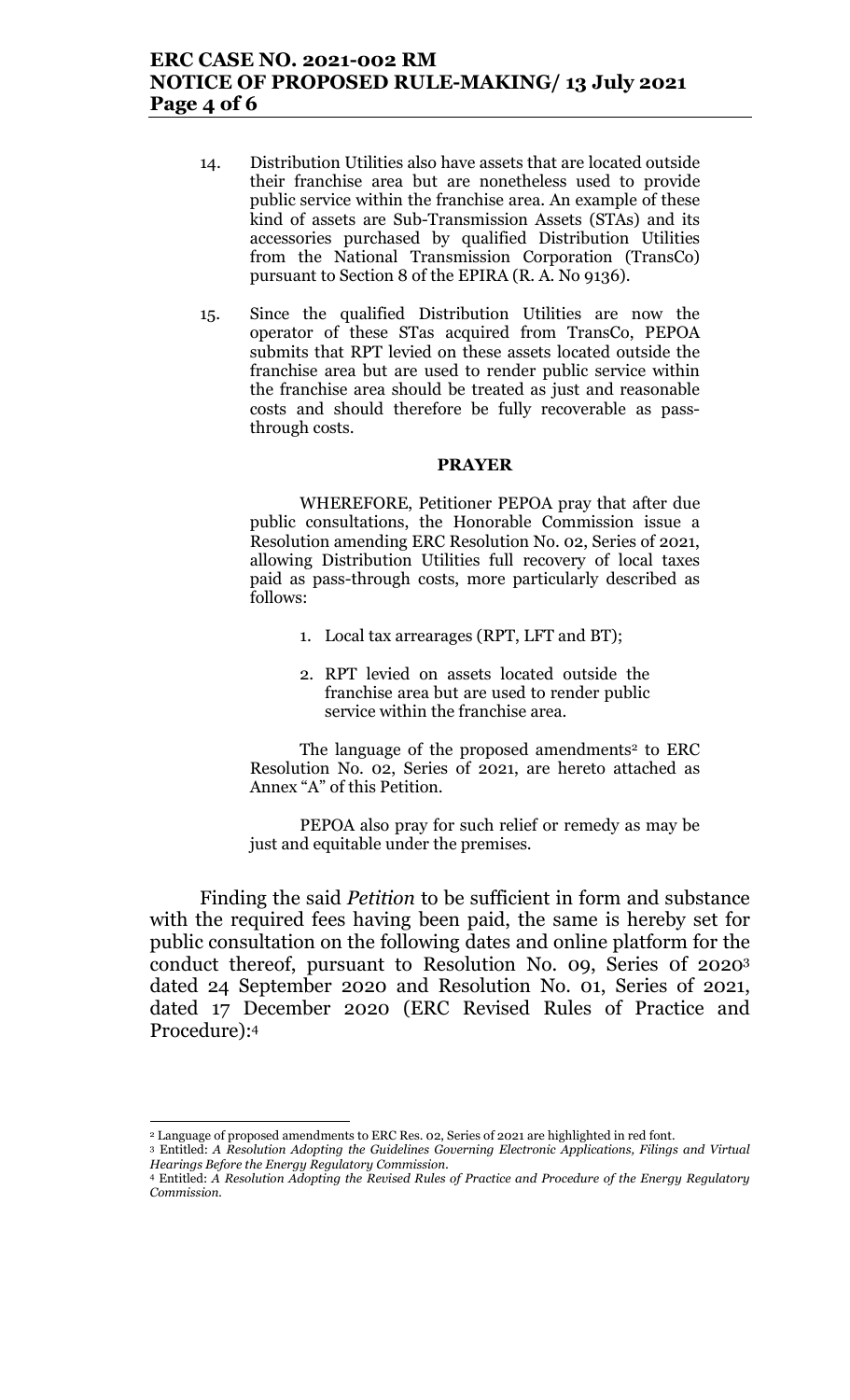# ERC CASE NO. 2021-002 RM NOTICE OF PROPOSED RULE-MAKING/ 13 July 2021 Page 5 of 6

| <b>Date and Time</b>                                                                    | <b>Platform</b>        | <b>Activity</b>                                                                                                          |
|-----------------------------------------------------------------------------------------|------------------------|--------------------------------------------------------------------------------------------------------------------------|
| 28 September 2021<br>(Tuesday)<br>at two o'clock in the<br>afternoon $(2:00 P.M.)$      | <b>Microsoft Teams</b> | Determination<br>οf<br>with<br>compliance<br>jurisdictional<br>requirements<br>and<br><b>Expository</b><br>Presentation. |
| <b>12 October 2021</b><br>(Tuesday)<br>at two o'clock in the<br>afternoon $(2:00 P.M.)$ | <b>Microsoft Teams</b> | Public Consultations<br>for Luzon, Visayas and<br>Mindanao<br>stakeholders.                                              |

All interested stakeholder may submit its comments and/or clarifications (both in hard and soft copies) on the proposed Rulechange on or before 15 September 2021. Electronic copies may be sent to docket@erch.ph and tariffs@erc.gov.ph. The Commission shall give priority to the stakeholders who have duly submitted their respective comments and/or clarifications, to discuss the same and propound questions during the course of the public consultation.

Any interested person may access the copy of the Petition on the Commission's official website at www.erc.gov.ph.

Finally, all interested persons may be allowed to join the scheduled virtual hearing by providing the Commission, thru  $legal.virtualhearings@erc.ph$ , with their respective e-mail addresses and indicating therein the case number of the instant Petition. The Commission will send the access link/s to the aforementioned hearing platform within five (5) working days prior to the scheduled hearing.

(This space is intentionally left blank)